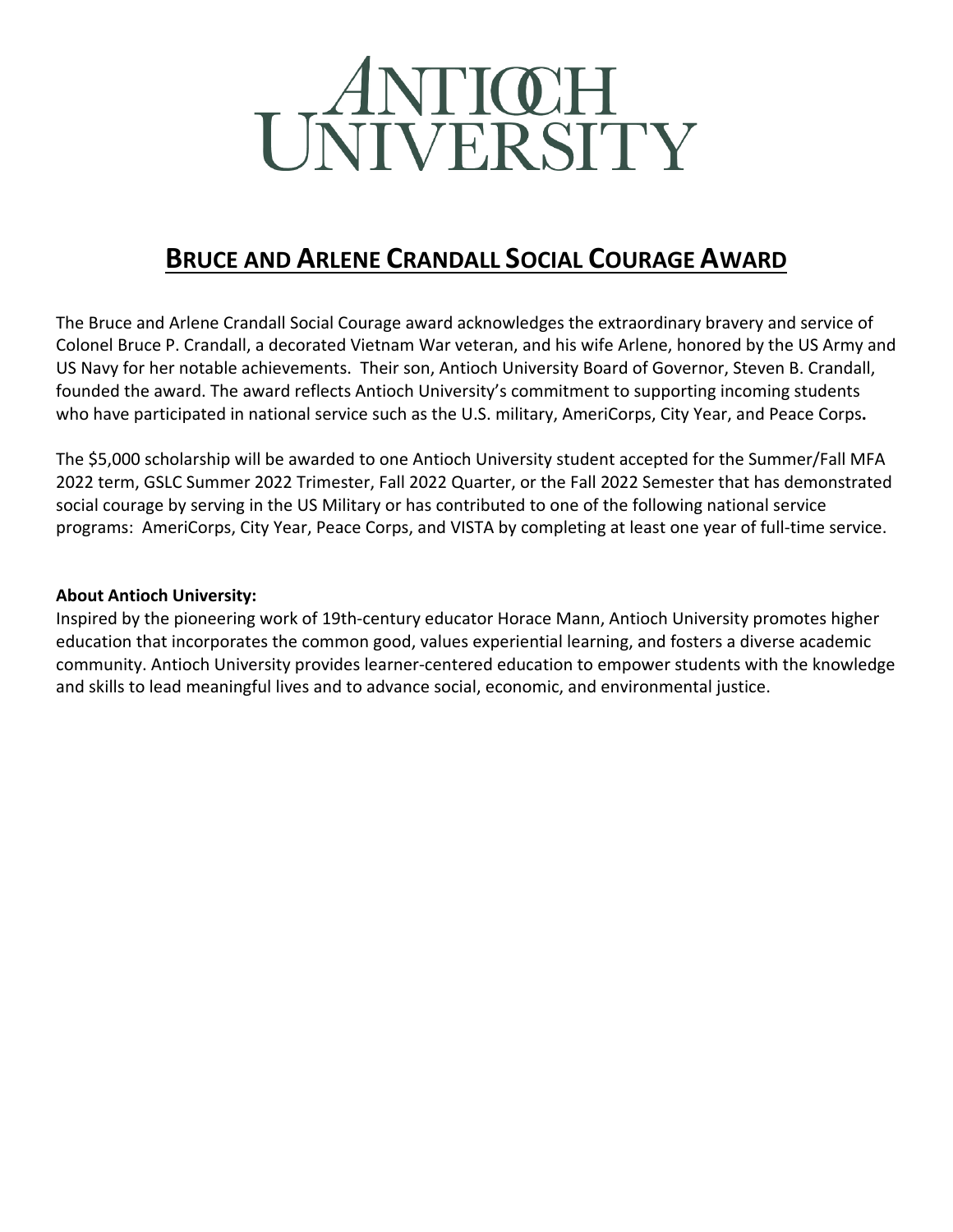## **SCHOLARSHIP CRITERIA**

- To apply, please complete pages 3-4 of this application. A full checklist of the application requirements is listed on page 3 of this document. All scholarship application materials must be submitted by the deadline listed below.
- You must be a new Antioch University student accepted to a degree program for Summer/Fall MFA 2022 term, GSLC Summer 2022 Trimester, Fall 2022 Quarter, or the Fall 2022 Semester. You must have submitted all admission application materials to the Admissions Office by the scholarship deadline.
- Financial need may be considered as a tiebreaker, so we encourage you to complete the free financial aid application process by the scholarship application deadline. The 2022-23 Free Application for Federal Student Aid (FAFSA) can be completed online via www.studentaid.gov.
- Antioch University scholarships are competitive; a limited number of students are selected for each scholarship. All applicants are notified of their status, typically within a few weeks of the application deadline.
- To be eligible, you must meet the minimum credit load requirements: 12 credits for undergraduate students or 6 credits for graduate students.

### **Scholarship Deadline: September 15, 2022**

**SUBMIT YOUR COMPLETED SCHOLARSHIP APPLICATION TO: [FINANCIALAID.AU@ANTIOCH.EDU](mailto:financialaid.au@antioch.edu)**

*If you have questions about Antioch's scholarships, or about applying for Financial Aid, please email [financialaid.au@antioch.edu.](mailto:financialaid.au@antioch.edu)*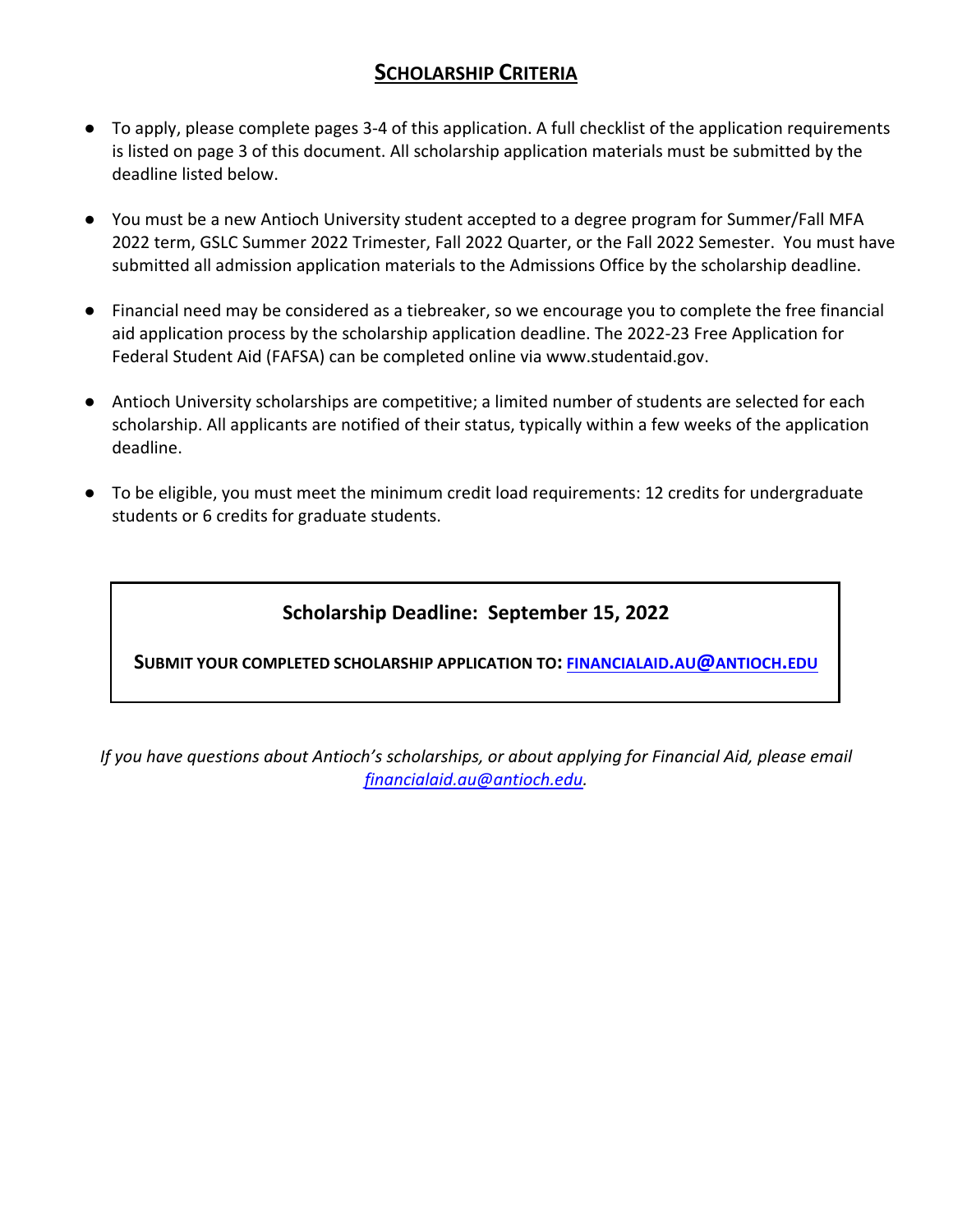## **BRUCE AND ARLENE CRANDALL SOCIAL COURAGE AWARD**

#### APPLICANT INFORMATION

| Attending Campus (please check one):    |                                                                    |  |  |  |
|-----------------------------------------|--------------------------------------------------------------------|--|--|--|
| $\Box$ Antioch University Los Angeles   |                                                                    |  |  |  |
| $\Box$ Antioch University New England   |                                                                    |  |  |  |
| $\Box$ Antioch University Online        |                                                                    |  |  |  |
| $\Box$ Antioch University Santa Barbara |                                                                    |  |  |  |
| $\Box$ Antioch University Seattle       |                                                                    |  |  |  |
|                                         | $\Box$ Antioch University Graduate School of Leadership and Change |  |  |  |

#### APPLICATION CHECKLIST

| $\Box$ Complete the applicant information section, above. |  |
|-----------------------------------------------------------|--|
|-----------------------------------------------------------|--|

- $\Box$  Provide proof of service, as follows:
	- ☐ **U.S. Military Veterans:** attach a copy of your DD214
	- ☐ **Peace Corps Volunteers:** attach "Certification of Service" (available via [www.peacecorps.gov\)](http://www.peacecorps.gov/)
	- ☐ **AmeriCorps, City Year, and VISTA Alumni:** attach your "Service Letter" (available via my.americorps.gov)
- $\Box$  On the next page, briefly (400 words or less) tell us about your service and your thoughts on social courage.
- $\Box$  Finally, please review and complete this student certification before submitting your application:

*To the best of my knowledge, I certify the information provided in this application is correct. If I am awarded a scholarship, I understand I must notify the Financial Aid Office of any changes in my education plan. These include, but are not limited to, changing academic programs, reducing credit hours or withdrawing from the University. I understand that it may affect my scholarship award.*

\_\_\_\_\_\_\_\_\_\_\_\_\_\_\_\_\_\_\_\_\_\_\_\_\_\_\_\_\_\_\_\_\_\_\_\_\_\_\_\_\_\_\_\_\_\_\_\_\_\_\_\_\_\_ \_\_\_\_\_\_\_\_\_\_\_\_\_\_\_\_\_\_\_\_